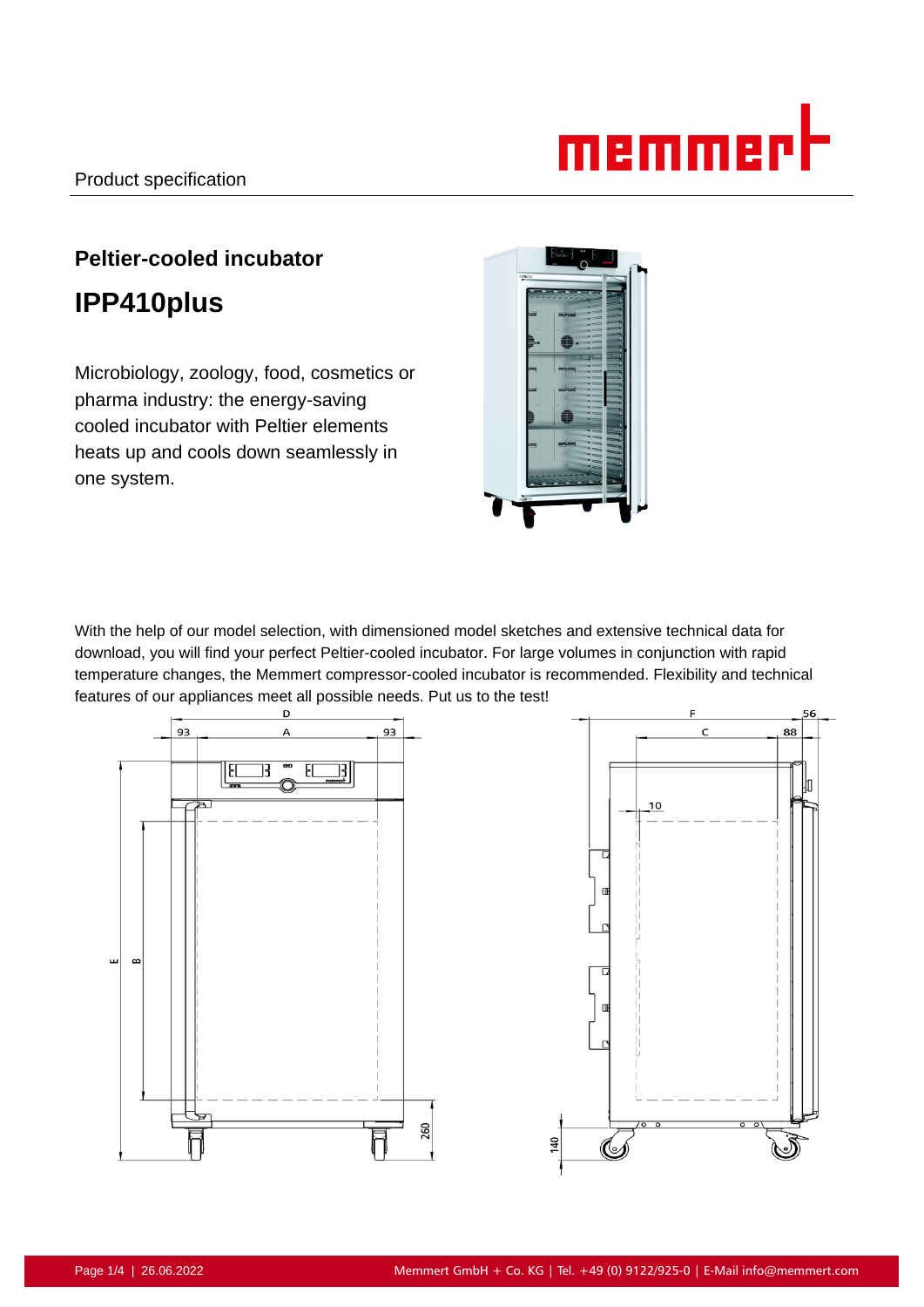#### **Temperature**

| Setting temperature range              | 0 to $+70$ °C                                                                                                     |
|----------------------------------------|-------------------------------------------------------------------------------------------------------------------|
| Working temperature range              | with light: $+10$ to $+40$ °C                                                                                     |
| Working temperature range              | without light: from 0 (at least 20 below ambient temperature) to $+70^{\circ}$ C                                  |
| <b>Setting accuracy</b><br>temperature | 0.1 °C                                                                                                            |
| <b>Temperature sensor</b>              | 2 Pt100 sensors DIN Class A in 4-wire-circuit for mutual monitoring, taking over functions in case of an<br>error |

### **Control technology**

| <b>ControlCOCKPIT</b>        | TwinDISPLAY. Adaptive multifunctional digital PID-microprocessor controller with 2 high-definition<br>TFT-colour displays. |
|------------------------------|----------------------------------------------------------------------------------------------------------------------------|
| Language setting             | German, English, Spanish, French, Polish, Czech, Hungarian                                                                 |
| Timer                        | Digital backwards counter with target time setting, adjustable from 1 minute to 99 days                                    |
| <b>Function HeatBALANCE</b>  | adapting the distribution of the heating performance of the upper and lower heating circuit from -50 %<br>to $+50%$        |
| <b>Function SetpointWAIT</b> | the process time does not start until the set temperature is reached                                                       |
| <b>Calibration</b>           | three freely selectable temperature values                                                                                 |
| adjustable parameters        | temperature (Celsius or Fahrenheit), programme time, time zones, summertime/wintertime                                     |

#### **Ventilation**

| Convection | forced ventilation by Peltier fan |
|------------|-----------------------------------|
|            |                                   |

| Communication              |                                                                                                                                                                                                                                                                                                          |
|----------------------------|----------------------------------------------------------------------------------------------------------------------------------------------------------------------------------------------------------------------------------------------------------------------------------------------------------|
| <b>Documentation</b>       | programme stored in case of power failure                                                                                                                                                                                                                                                                |
| Programming                | AtmoCONTROL software on a USB stick for programming, managing and transferring programmes<br>via Ethernet interface or USB port                                                                                                                                                                          |
|                            |                                                                                                                                                                                                                                                                                                          |
| <b>Safety</b>              |                                                                                                                                                                                                                                                                                                          |
| <b>Temperature control</b> | over- and undertemperature monitor TWW, protection class 3.3 or adjustable temperature limiter<br>TWB, protection class 2, selectable on display                                                                                                                                                         |
| <b>AutoSAFETY</b>          | additionally integrated over- and undertemperature protection "ASF", automatically following the<br>setpoint value at a preset tolerance range, alarm in case of over- or undertemperature, heating<br>function is switched off in case of overtemperature, cooling function in case of undertemperature |
| Autodiagnostic system      | for fault analysis                                                                                                                                                                                                                                                                                       |
| Alarm                      | visual and acoustic                                                                                                                                                                                                                                                                                      |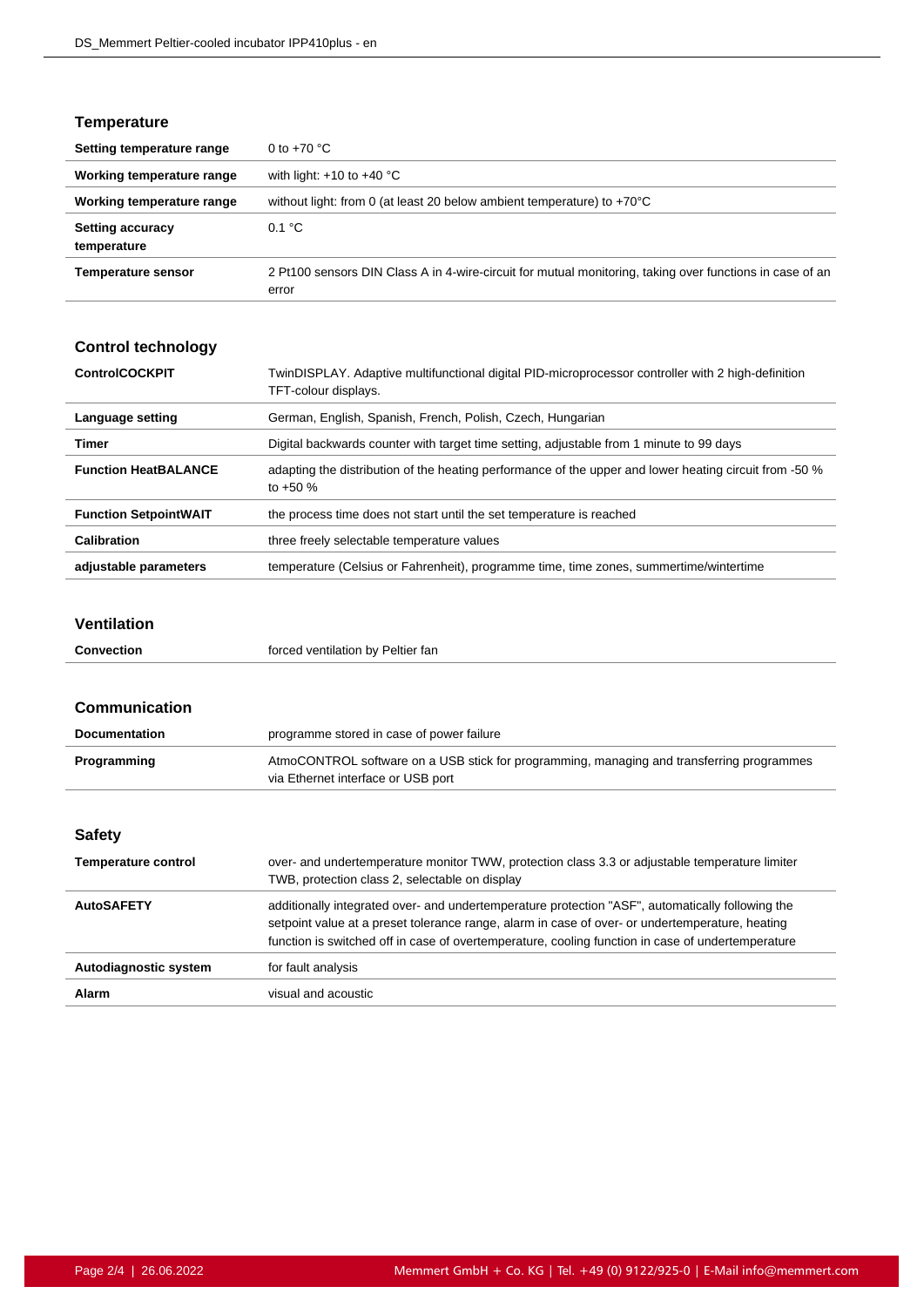#### **Heating concept**

| <b>Peltier</b> | Heating and cooling performance distribution by individual control of the Peltier elements in the upper<br>and lower row |
|----------------|--------------------------------------------------------------------------------------------------------------------------|
| <b>Peltier</b> | energy-saving Peltier heating-/cooling system integrated in the rear (heat pump principle)                               |

#### **Standard equipment**

| Door                          | fully insulated stainless steel door with 2-point locking (compression door lock) |
|-------------------------------|-----------------------------------------------------------------------------------|
| <b>Internals</b>              | 2 stainless steel grid(s), electropolished                                        |
| Works calibration certificate | for +10°C and +37°C                                                               |
| Door                          | inner glass door                                                                  |

#### **Stainless steel interior**

| <b>Dimensions</b>         | $W_{(A)}$ x $h_{(B)}$ x $d_{(C)}$ : 640 x 1200 x 500 mm (d less 10 mm for fan - Peltier) |
|---------------------------|------------------------------------------------------------------------------------------|
| Volume                    | 384 I                                                                                    |
| Max. number of internals  | 14                                                                                       |
| Max. loading of chamber   | 200 kg                                                                                   |
| Max. loading per internal | 20 kg                                                                                    |

#### **Textured stainless steel casing**

| <b>Dimensions</b> | $w_{(D)}$ x h <sub>(F)</sub> x d <sub>(F)</sub> : 824 x 1720 x 756 mm (d +56mm door handle) |
|-------------------|---------------------------------------------------------------------------------------------|
| Installation      | on lockable castors                                                                         |
| Housing           | rear zinc-plated steel                                                                      |

#### **Electrical data**

| Voltage                | 230 V, 50/60 Hz |
|------------------------|-----------------|
| <b>Electrical load</b> | approx. 900 W   |
| Voltage                | 115 V, 50/60 Hz |
| <b>Electrical load</b> | approx. 900 W   |

#### **Ambient conditions**

| The distance between the wall and the rear of the appliance must be at least 15 cm. The clearance<br>from the ceiling must not be less than 20 cm and the side clearance from walls or nearby appliances<br>must not be less than 5 cm. |
|-----------------------------------------------------------------------------------------------------------------------------------------------------------------------------------------------------------------------------------------|
| 16 °C to 40 °C                                                                                                                                                                                                                          |
| max. 70 %, non-condensing                                                                                                                                                                                                               |
| max. 2,000 m above sea level                                                                                                                                                                                                            |
|                                                                                                                                                                                                                                         |
|                                                                                                                                                                                                                                         |
|                                                                                                                                                                                                                                         |